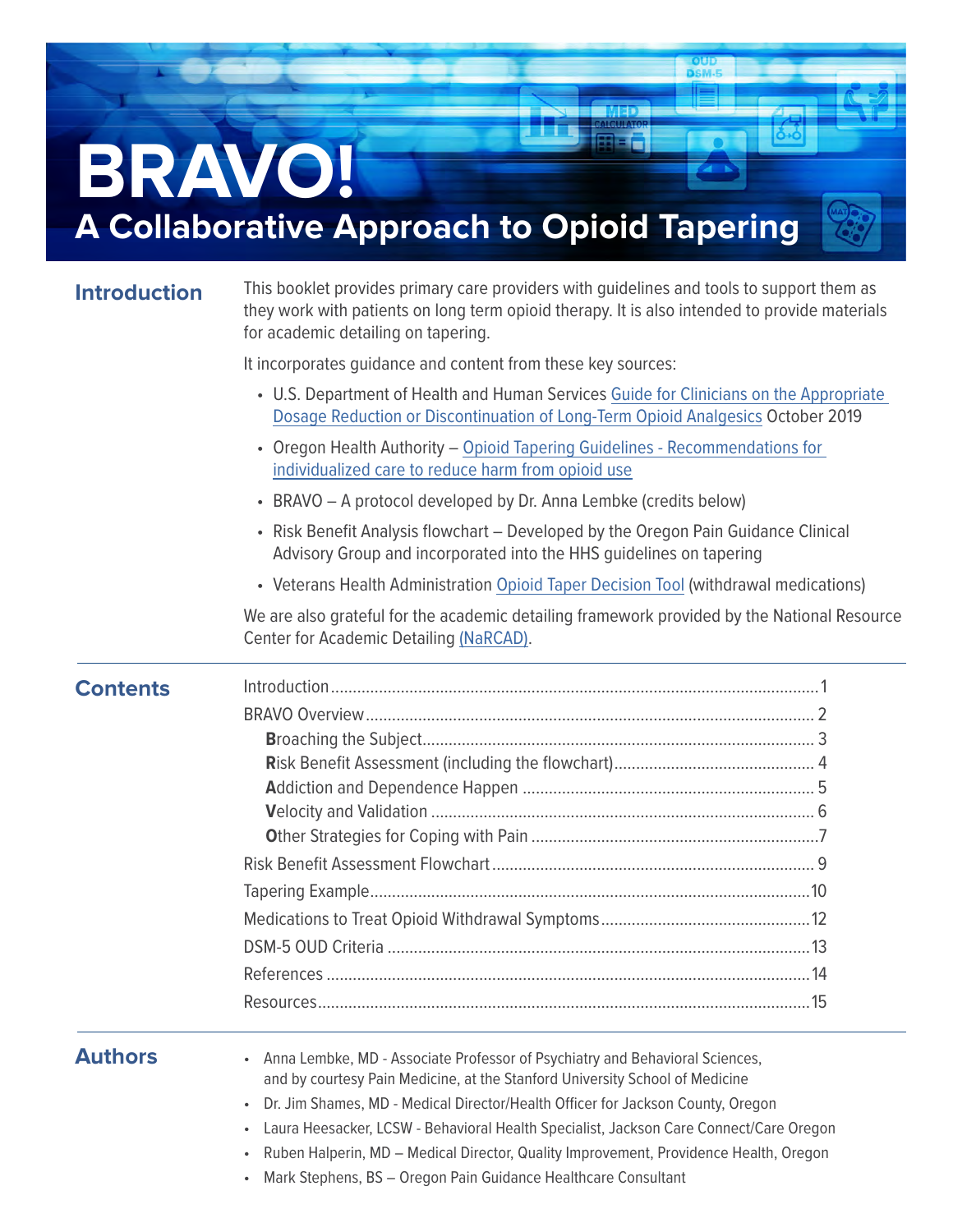

<span id="page-1-0"></span>

| $\sim$<br><b>Broaching</b><br>the<br><b>Subject</b>                        | • Involve the patient<br>• Take more time<br>• Get the support of your team<br>• Use motivational interviewing (reflection, validation, support)<br>• For inherited patients, maintain the current dose and document if<br>considering a taper                                                        |                                          |
|----------------------------------------------------------------------------|-------------------------------------------------------------------------------------------------------------------------------------------------------------------------------------------------------------------------------------------------------------------------------------------------------|------------------------------------------|
| R<br><b>Risk</b><br><b>Benefit</b><br><b>Assessment</b>                    | Consider tapering for the following reasons:<br>• Dose over 90 MED<br>• Patient request<br>• Concurrent sedatives<br>• Pain and function not improved<br>• Opioid use disorder<br>• Adverse opioid effects<br>• Opioid overdose<br>• Co-occurring conditions<br>(including mental health)             | <b>MED</b><br><b>CALCULATOR</b><br>8 - 8 |
| <b>Addiction</b><br>and<br><b>Dependence</b><br><b>Happen</b>              | • Addiction = The 3 C's: Control, Craving, continued use despite Consequences<br>• Dependence = Tolerance, withdrawal, without the 3 C's<br>• Anyone can become addicted or dependent<br>• Reassure patients there is effective treatment for both<br>• Consider buprenorphine                        | <b>OUD</b><br><b>DSM-5</b><br>≣          |
| <b>Velocity</b><br>and<br><b>Validation</b>                                | • Go slowly (Tapering Examples)<br>• Maintain the same schedule (BID, TID)<br>• Let the patient drive "Which opioid would you like to taper first?"<br>• Take breaks, but never go backwards<br>• Warn patients that pain gets worse before it gets better<br>• Validate that opioid tapering is hard | $\mathbf{E}$                             |
| <b>Other</b><br><b>Strategies</b><br><b>for Coping</b><br><b>with Pain</b> | • Help patients understand how pain works<br>• Encourage regular, restful sleep<br>• Promote healthy activities<br>• Maintain a positive mood<br>• Foster social connections<br>• Make good nutritional choices<br>• Consider non-opioid pain medications                                             |                                          |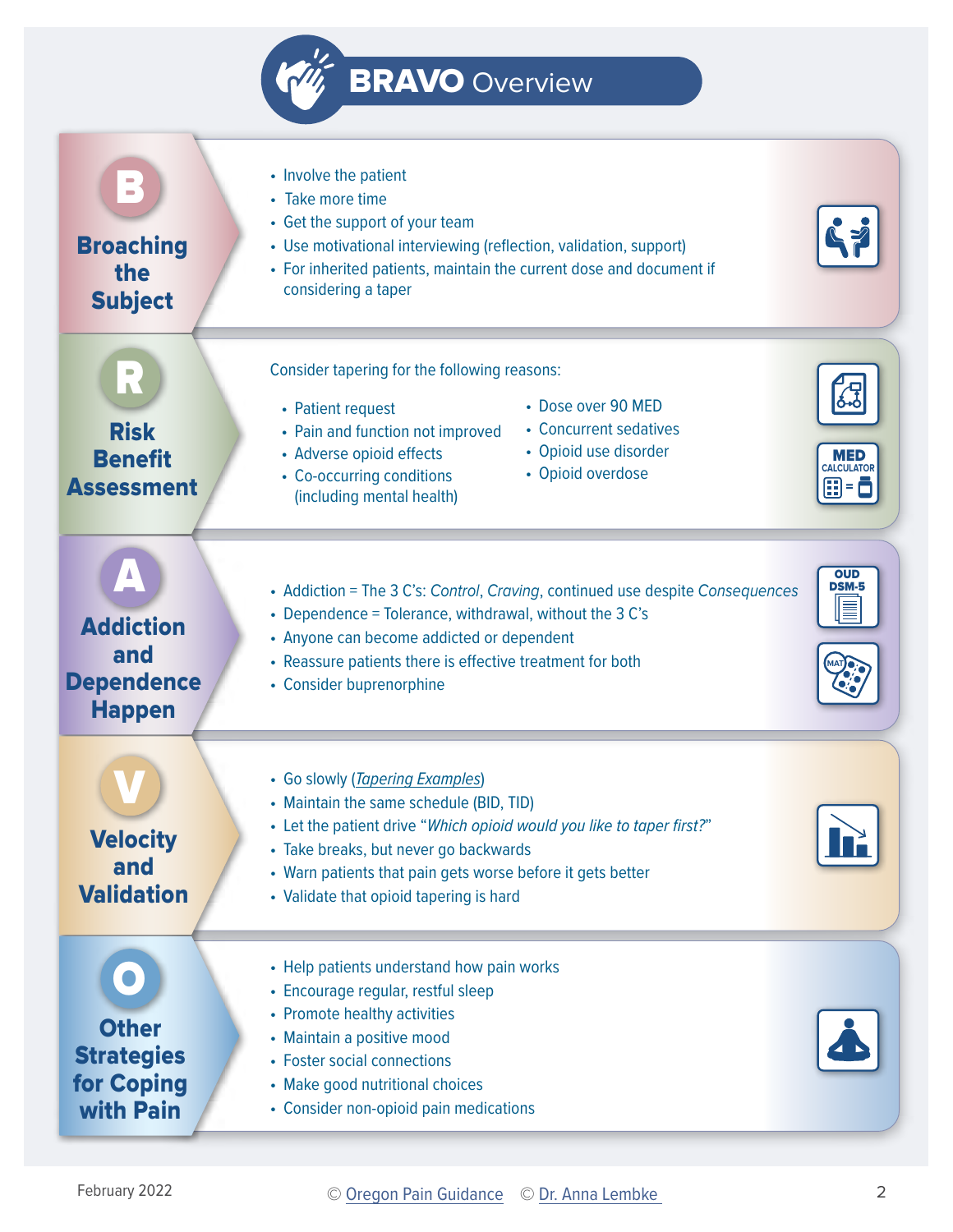<span id="page-2-0"></span>

Start with empathy and compassion for your patient's situation. Your patient is likely to be anxious about any change in their pain medications. It is normal for you to be anxious or uncomfortable as well. Simply naming this anxiety in your patient and in yourself can be very helpful. If the patient is not in imminent danger, take the time to build a trusting and supportive relationship before making any changes to the pain medication. Reassure your patient that you will not abandon them and will continue to work with them to improve their function and quality of life. Explain that you will go slowly if necessary and that patients can experience improved quality of life after lowering pain medications.

**Involve the patient** – Ask the patient about their perceptions of risks, benefits, and adverse effects of continued opioid therapy. Clear up any misconceptions they may have. Give them your assessment of the risks, benefits, and alternatives to opioids. Involve them in decisions, such as which medication or dose to change first and how quickly the changes will occur. Tapering will be more successful with the patient's input and collaboration.

**If the patient is not in imminent danger, take the time to build a trusting and supportive relationship before making any changes to the pain medications.**

**Take more time** – Schedule a longer appointment when you discuss possible tapering. Use the extra time to listen to your patient's story about their pain

and their concerns about any changes to their treatment. Patients often report that providers don't take the time to hear their story. Make sure your patient feels you fully understand their perspective. This promotes empathy and builds a therapeutic alliance.

**Get the support of your team** – Making changes to pain medications is best managed by the entire healthcare team. It is ideal if all team members are aware of the treatment plan and communicate their empathy and support for the patient on a regular basis. If the conversation with the patient gets stressful, have a team member standing by to join you to diffuse the situation. During the tapering process, arrange for a team member to check in with the patient every week or more often via phone, text, clinic visit, etc.

**Use motivational interviewing (reflection, validation, support)** – Be sensitive to the patient's reactions to your conversation with them. Remember, you don't have to agree with the patient to show that you understand and validate their feelings. Here are some example phrases.

**Reflection**: "You seem upset by what I have said. Can you talk about how you are feeling right now?"

**Validation**: "I absolutely believe your pain is real." "I know it is very challenging for you to make changes to your medication." "It's perfectly normal for you to be anxious, fearful, and angry."

**Support**: "I know you can do this, and I am going to stick by you on this journey." "I am sorry to see you suffering. I care about you and I want your health to improve." "I see that you are suffering right now. By working together I am confident you can do this and that over time your quality of life will improve"

**For inherited patients, maintain the current dose and document if considering a taper** – If safety allows, do not make any medication changes at the first visit. Explain that you are making a careful assessment of the risks and benefits of continued opioid therapy. Reassure your patient that you will involve them before making any changes. Assure them of your concern for their health and safety. In your documentation, make it clear that you are maintaining the current dose of opioids in the broader context of assessing risks and benefits and developing a relationship of trust.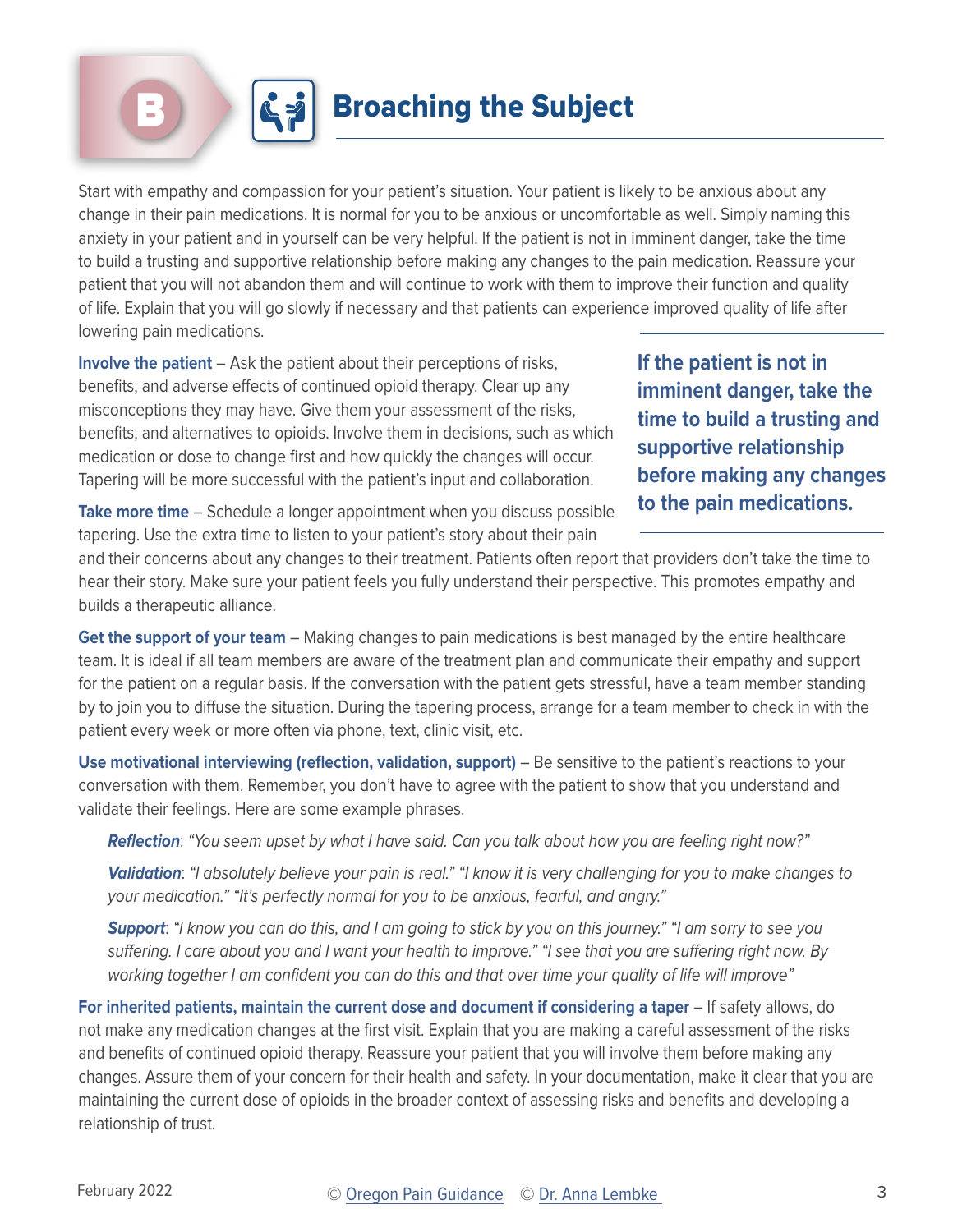<span id="page-3-0"></span>



### R Risk Benefit Assessment

The prescriber needs to do a careful assessment of the risks and benefits of continued long-term opioid therapy. If your patient is doing well, engaging in activities, taking medication as prescribed, and has no other concerning risk factors, there may be no need to taper them off their current dose. But remember, the patient's subjective report is just one data point. Be sure to check other data points, such as collateral information from family, the Prescription Drug Monitoring Program, and urine drug screening. Document your assessment and monitor patients at least quarterly for any change in status. Remember patients can develop problems at any point in their opioid therapy. Review [Broaching the Subject](#page-2-0) for advice on how to discuss tapering with your patient. For specific language on how to talk to your patients about opioid risks, see **[Weighing the Risks and Benefits of Chronic Opioid Therapy](https://www.aafp.org/afp/2016/0615/p982.html)**

#### **Carefully assess the risks and benefits of continued long-term opioid therapy. If the patient is doing well with no other concerning risk factors, continuing opioids may be appropriate. If the risks outweigh the benefits, tapering is recommended.**

Consider tapering for the following reasons:

**Patient request** – If your patient requests reducing or eliminating opioids, you should initiate tapering. If pain is still a problem, offer alternatives. See [Other Strategies for Coping with Pain](#page-6-0).

**Pain and function not improved** – If your ongoing evaluation of the patient demonstrates that their pain and function are not meaningfully improved, then tapering is recommended.

**Adverse opioid effects** – Consider tapering if your patient is suffering adverse opioid side effects such as constipation, lethargy, sexual dysfunction, confusion, depression, increased risk for falls, immune suppression, or respiratory depression. Tolerance, dependence, and withdrawal can be adverse effects, and may themselves be indication for a taper.

**Co-occurring conditions (including mental health)** – Consider tapering if your patient has co-occurring health conditions such as lung disease, sleep apnea, liver disease, kidney disease, cardiac arrhythmias, obesity, or dementia. If your patient suffers from depression, anxiety, PTSD, or childhood trauma, they are at higher risk for developing opioid misuse or an opioid use disorder. Integrating mental health treatment alongside chronic pain treatment increases the odds of a successful and therapeutic opioid taper.

**Dose over 90 MED (Morphine Equivalent Dose)** – Morphine Equivalent Dosing (MED) is a patient's cumulative intake of all opioids over 24 hours measured in morphine milligram equivalents. Adverse outcomes are dose and duration dependent. Some patients at higher doses may be fully adherent and functioning well with no other risk factors. However, the risks of overdose, addiction, and other serious side effects increase above 90 MED. At least quarterly, reassess the benefits versus the risks of continued opioid therapy at doses over 90 MED. **[MED Calculator](https://www.oregonpainguidance.org/opioidmedcalculator/)**

**Concurrent sedatives** – Consider tapering if your patient is prescribed benzodiazepines, carisoprodol, or other sedatives, or regularly drinking alcohol. You may want to taper the sedative before or instead of the opioid. Involve patients in the discussion of which to taper first. Check your state Prescription Drug Monitoring Program.

**Opioid Use Disorder** – Tapering is recommended if the patient meets criteria for a diagnosis of Opioid Use Disorder (OUD) (see [Addiction and Dependence Happen](#page-4-0)). Also consider tapering opioids in patients at higher risk for developing an OUD, such patients on high doses, those with a personal or family history of addiction, a history of childhood trauma, co-occurring mental illness, or other psycho-social stressors that predict a poor response to opioids.. **[DSM-5 OUD Criteria](#page-12-0)**

**Opioid Overdose** – If your patient has had an overdose or other serious medical event (e.g., hospitalization, injury) due to opioids, immediate action is needed. It is likely that tapering will be necessary in conjunction with treatment of other conditions.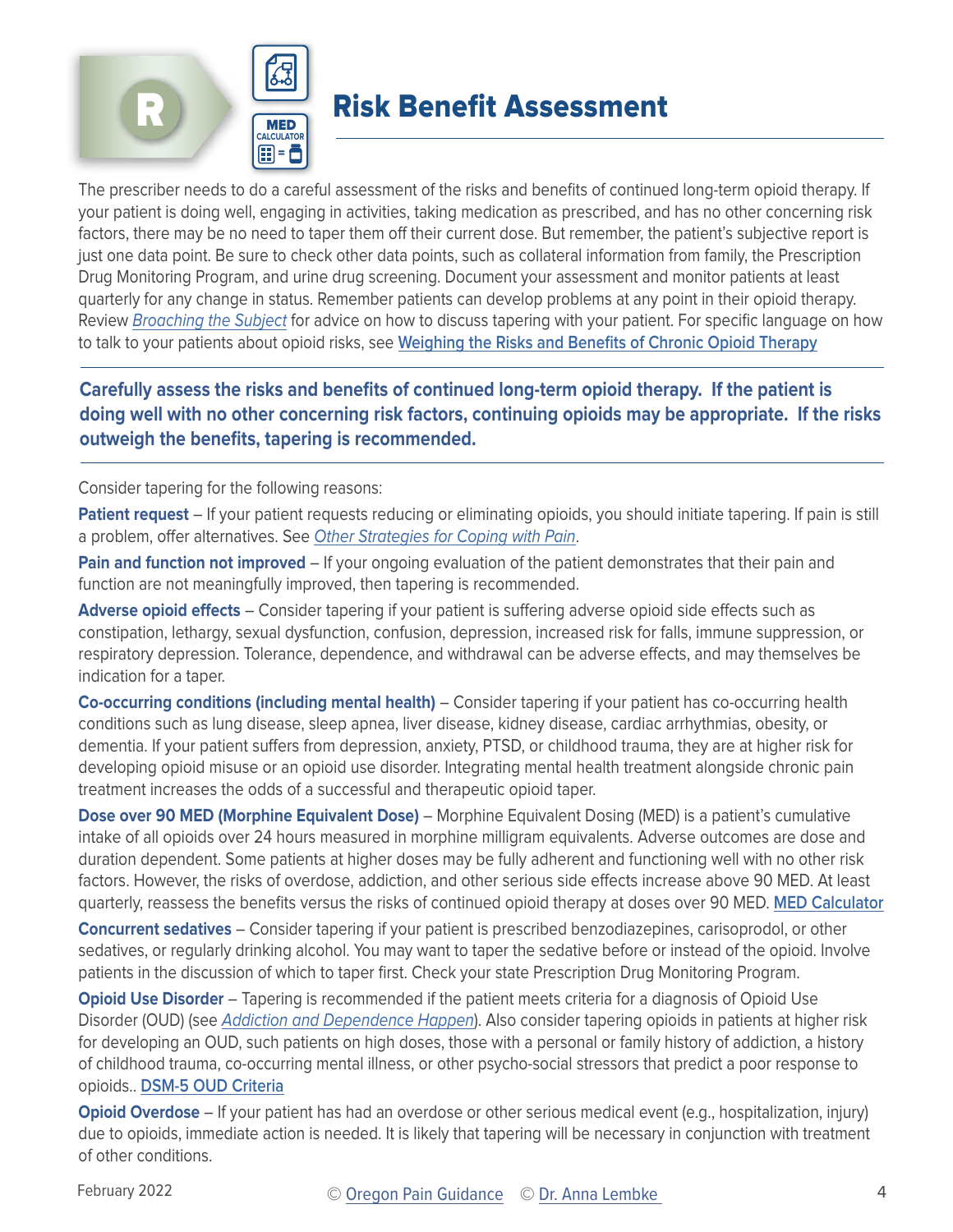<span id="page-4-0"></span>



# **Addiction and Dependence Happen**

**Addiction** – Addiction to opioids is called opioid use disorder (OUD). There are 11 diagnostic criteria for OUD in the **[DSM-5](#page-12-0)**. A shorthand way to remember the DSM-5 criteria is by the 3 C's: Loss of Control, Craving, and continued use despite Consequences. Careful screening for addiction should be a part of any opioid treatment regimen. Buprenorphine, other pharmacotherapy, and/or psychosocial interventions for addiction should be used in the treatment of OUD.

**Dependence** – Some patients develop severe physiologic dependence on prescription opioids and do not tolerate tapering even when tapering is medically indicated. When the risks of continuing prescription opioids outweigh the benefits (i.e. the patient needs to taper) and severe dependence limits the patients ability to taper, yet the patient does not meet DSM-5 criteria for opioid use disorder, then the patient has medically debilitating Prescription Opioid Dependence (POD). These patients often exhibit an exaggerated pain response, dysphoria, negative affect, reward deficiency, and social isolation with even mild dose reduction. Patients with medically debilitating POD may need to be tapered much more slowly than the average patient. In some cases, these patients may need years to get to a lower dose or off opioids.

**Opioids have powerful effects, and anyone can become addicted to and/or dependent on them. Explore the possibility of these diagnoses with your patient in an objective, compassionate, and stigma-free manner.** 

**Anyone can become addicted or dependent** – Addiction and dependence are medical conditions that can occur with exposure to opioids, especially

long-term exposure at high doses. Opioids have powerful effects, and anyone can become addicted to and/or dependent on them. Explore the possibility of these diagnoses with your patient in an objective, compassionate, and stigma-free manner.

**Reassure the patient there are effective treatments for OUD – Let your patient know before you begin the** tapering process that the taper sometimes unmasks an OUD. If an OUD is detected, this is nothing shameful, but rather an indication that another type of treatment is necessary. Detecting an OUD doesn't mean you're giving up on treating the patient's pain. It means you need to treat the OUD in addition to treating the pain.

**Consider buprenorphine for addiction and dependence** – Become **[X waivered](https://pcssnow.org/medication-assisted-treatment/waiver-training-for-physicians/steps-to-obtain-your-mat-waiver-physicians/)** so you can utilize buprenorphine in the treatment of OUD. Just as you have developed competency and know your community's resources for managing diabetes say, you should develop those same skills to handle OUD. Those needing a higher of level of care should be referred to appropriate community services. Buprenorphine may also be a useful tool in patients with prescription opioid dependence who are unable to taper when medically indicated.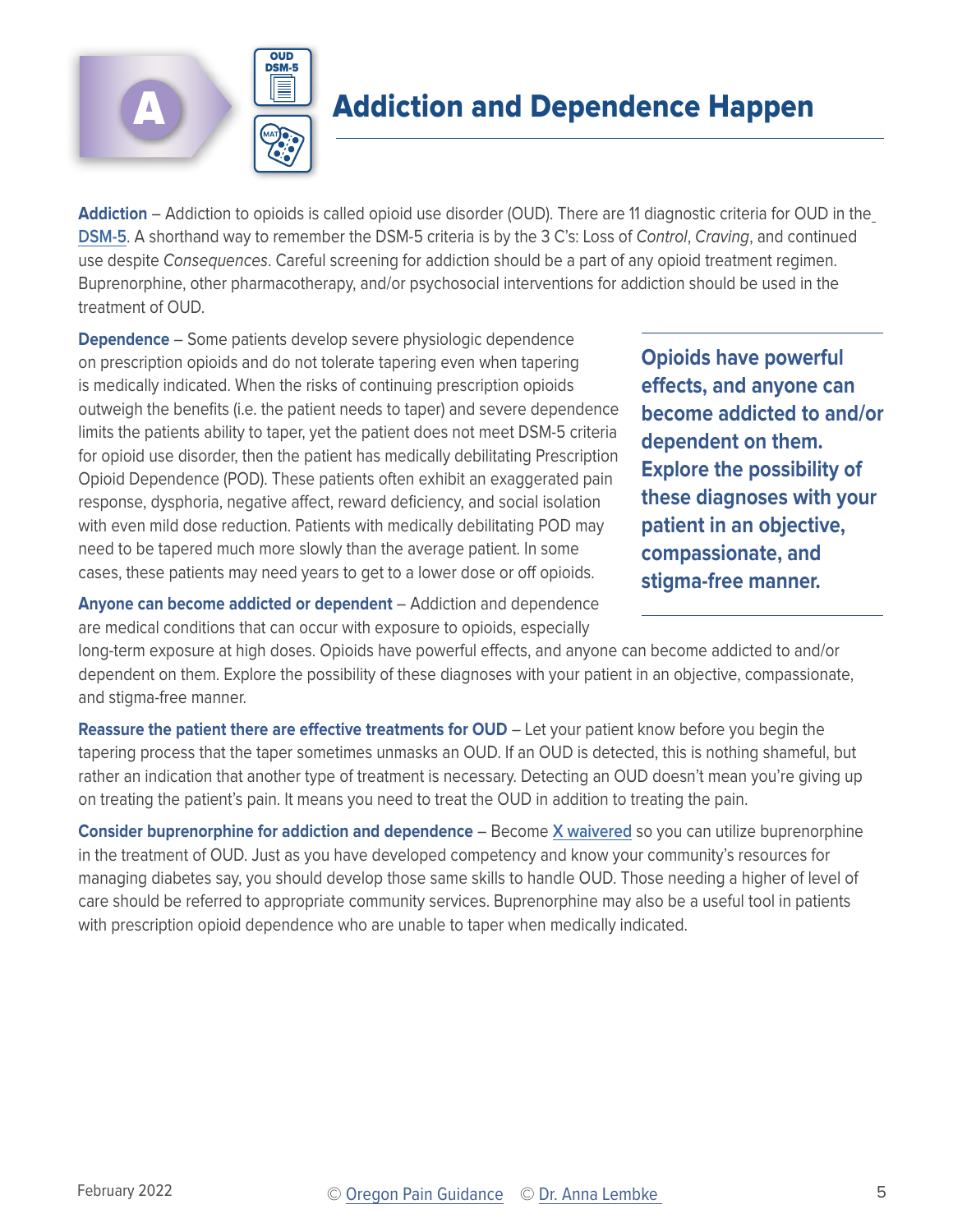<span id="page-5-0"></span>



## **Velocity and Validation**

The biggest mistake providers make when tapering opioids is going too quickly. Tapering can be accomplished safely and humanely utilizing a few simple principles.

**Go slowly, especially as dosages decrease** – A taper protocol slow enough to minimize opioid withdrawal symptoms is best in most situations (ref 1). Tapers should be individualized and done in partnership with your patient. Most tapers involve dosage reduction of 5-20% per month. Slower tapers are better tolerated than faster tapers, especially in patients who have been on opioids for years.

**Tapers should be individualized and done in partnership with your patient. The biggest mistake providers make when tapering opioids is going too quickly. Go slowly enough to minimize withdrawals symptoms.**

**Maintain the same schedule (BID, TID)** – It may be helpful to keep the same dosing cadence (e.g., twice daily, three times daily), especially in the beginning of the taper. The brain is habituated to having the medication at set times. If the patient is on a regimen of taking doses two times or three times a day, keep that schedule during the taper for as long as possible.

**Let the patient drive, within reason** – "Which opioid would you like to taper first?" – Tapering is a frightening experience for many patients. People tolerate stress best when they feel empowered. If your patient is concurrently taking a prescription benzodiazepine, increasing their risk of accidental overdose, offer to taper the benzodiazepines first and then reconsider the risks and benefits of the opioid. Don't try to taper both at once. Most patients can't tolerate this, and by changing too many variables at the same time, it's difficult to track patient response. Bottom line: After you've decided a taper is necessary, collaborate with your patient on how to do it.

**Take breaks, but never go backwards** – Breaks in the taper are appropriate. Patients can maintain a given dose for some period before continuing. For example, if the patient has an important event scheduled and does not want to risk being in low-grade withdrawal, including subtle psychological symptoms of withdrawal such as anxiety, irritability, and dysphoria, it is reasonable to defer the next decrement in dose. It is imperative never to go backward during the taper (i.e., increase the dose). Going back up on the dose risks losing the hard work already invested. Nonaddictive medications can help relieve symptoms of withdrawal.

**Warn patients that pain might get worse before it gets better** – Tell patients that their body pain will likely get worse each time the opioid dose is decreased, but that with time and with the body adjusting to the new lower dose (approximately four weeks), the pain level will return to baseline. The increased pain patients experience after the dosage decrease does not indicate progression of their underlying pain condition. Rather, the pain represents timelimited, opioid withdrawal–mediated pain. Patients with chronic pain who successfully taper down or off long-term opioid therapy often report improved pain.

**Validate that opioid tapering is hard and that you will work with the patient however long it takes** – Validate that opioid tapering can be scary and painful. Don't try to minimize the difficulty, which can lead to patients feeling invalidated. Remind your patient that people just like them have been successful, resulting in an improved quality of life. Validate the challenges you as a provider face in helping patients taper, and avoid dismissing patients from care by having compassion for them and yourself. You can do this!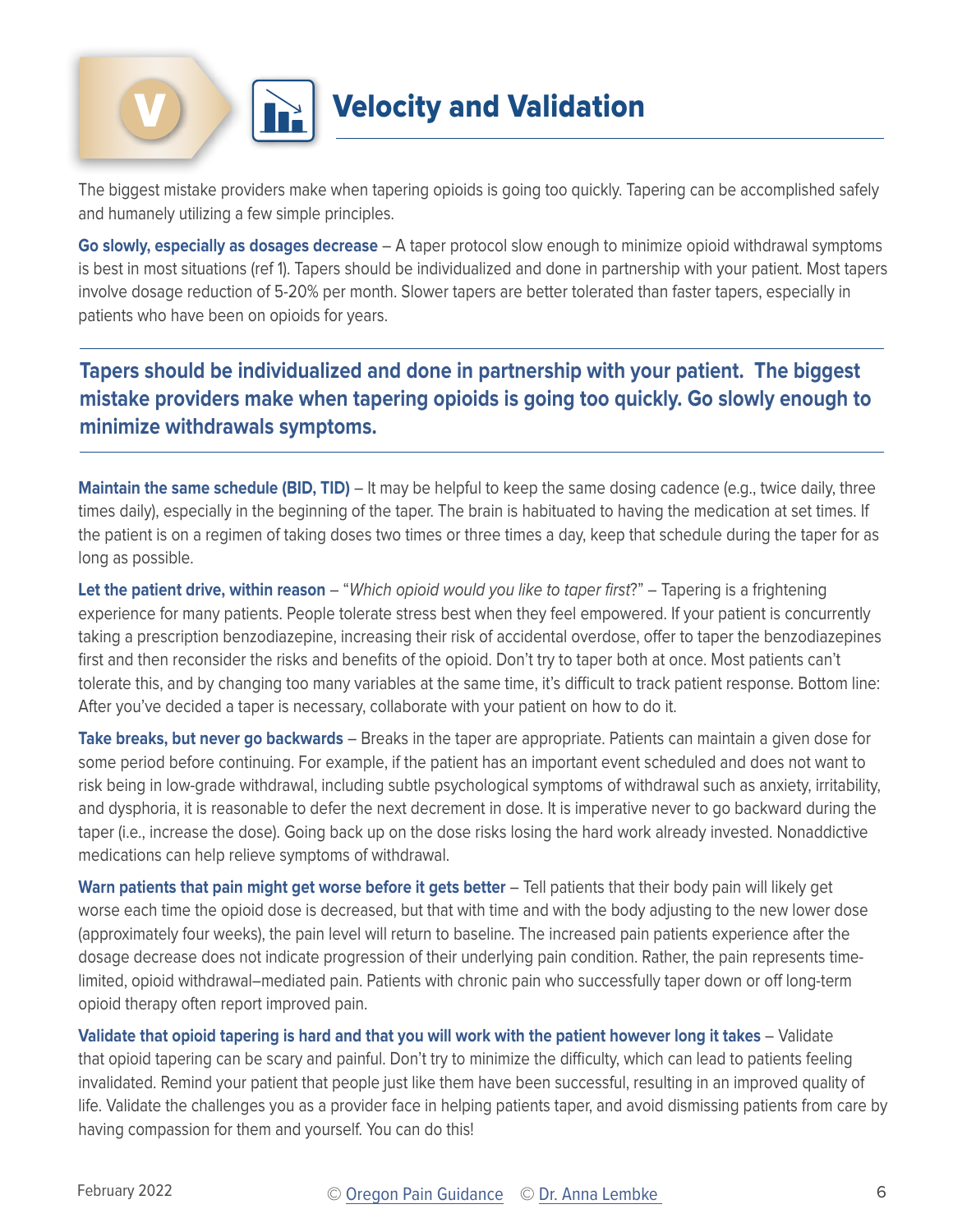# **Other Strategies for Coping with Pain**

<span id="page-6-0"></span>Patients with long term chronic pain often gradually lose capabilities in many areas of their life. They tend to avoid activities that might cause discomfort. They may withdraw socially which can cause or add to depression and anxiety. They may not take care of themselves and have poor nutrition. All these things can amplify the pain they experience. The good news is that patients can also recover their capabilities if they work on improving these areas of their life. As these areas improve, patients are likely to see a reduction in the pain they experience and a general improvement in their well-being and function.



**[Help patients understand how pain works](https://www.oregonpainguidance.org/paineducationtoolkit/understandpain/)** – This [video](https://youtu.be/bed1vcVs-Ys) explains that people often believe that pain is only a bottom-up process, where the brain receives sensory inputs from the body from tissue damage, triggering pain. But there's also a top-down process whereby the brain itself can change the pain experience. For example, stress, depression, anxiety, lack of sleep, and poor nutrition can all make pain worse independent of tissue damage. Improving mood, sleep, and nutrition can make pain better, again independent of tissue damage. Life-style improvements help reduce pain. Patients learn what can cause pain, what can reduce pain, and what they can do to improve their life despite having pain. Encourage your patient to watch this video to learn how pain

**The good news is that when patients make healthy lifestyle changes, they usually have reduced pain and their well-being and function is improved.**



works.

**[Encourage regular, restful sleep](https://www.oregonpainguidance.org/paineducationtoolkit/sleep/)** – Most patients with chronic pain sleep poorly. Lack of sleep causes irritability, memory issues, trouble concentrating, and poor balance. It can amplify depression and anxiety, weaken the immune system, lower sex drive, and cause high blood pressure. Getting good, restful sleep on a regular basis can have a very positive effect on pain. Check if your patient has problems sleeping. If they do, have them watch this video. Work with them to improve their sleep.



**[Promote healthy activities](https://www.oregonpainguidance.org/paineducationtoolkit/activity/)** - Patients with chronic pain may avoid activity for fear of re-injuring themselves. Their brains can be overly protective, equating hurt with harm. Gradually their bodies lose fitness and even simple tasks can become exhausting. It is important that patients re-engage in physical activities as tolerated. They need to pace themselves to avoid flare-ups caused by overdoing things. Encourage

your patient to watch this video on being active.



**[Maintain a positive mood](https://www.oregonpainguidance.org/paineducationtoolkit/mood/)** – Mood, stress, and pain are closely linked. Chronic pain can cause depression, anxiety, and anger. Stress can trigger the body's stress response system, increasing heart rate and blood pressure and causing muscles to tense up. When patients work on improving mood,

many other aspects of their life improve as well. Patients can learn to be more positive and reduce stress. Several techniques can help, such as practicing mindfulness or meditation, reframing negative thoughts, and engaging in social activities. Encourage your patient to watch this video on improving mood.



**[Foster social connections](https://www.oregonpainguidance.org/paineducationtoolkit/social/)** – Patients with persistent pain often withdraw socially. Social isolation can cause them to focus more on their pain which in turn can intensify depression, anxiety, and anger. When patients start reconnecting with old friends and make new social connections, their sense of self-worth improves. New social connections which involve new activities are especially helpful. If your patient has withdrawn

socially, have them watch this video. Then explore with them how they can expand their social life.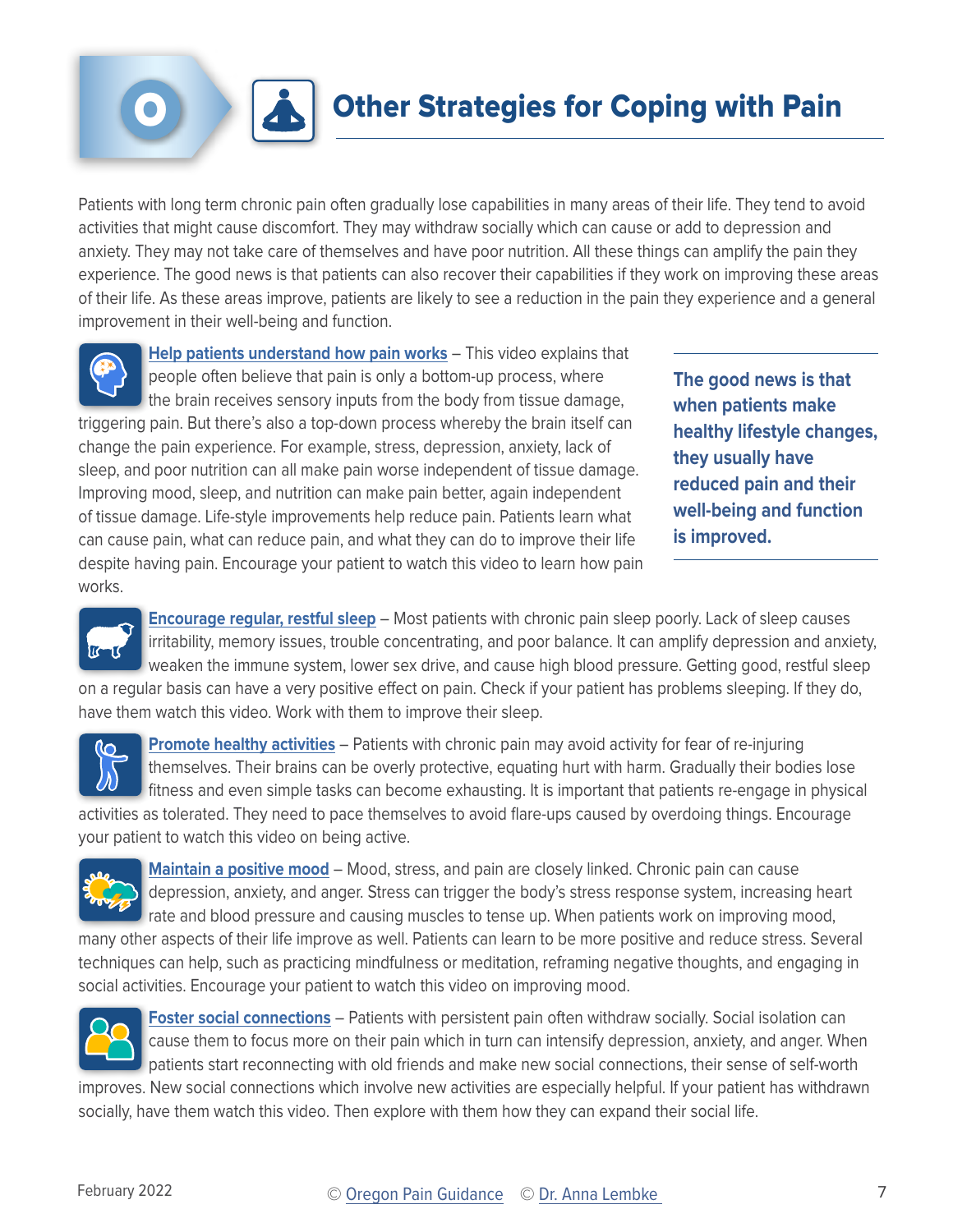

**[Make good nutritional choices](https://www.oregonpainguidance.org/paineducationtoolkit/nutrition/)** – Nutrition is often overlooked as part of a treatment plan. A healthy gut microbiome is critical to our general health. Poor nutrition can cause inflammation and visceral pain. Good nutrition can help alleviate constipation and other side effects of medication. Discuss with your patient their eating habits and the importance of a healthy gut microbiome. Encourage them to watch this video on healthy nutrition.



**[Consider non-opioid pain medications](https://www.oregonpainguidance.org/paineducationtoolkit/medications/)** – Although no medication is without risk, medications like ibuprofen and acetaminophen have been shown to help with pain. In general, these medications are safer than opioids and should be considered as possible alternatives. Encourage your patient to watch this video on non-opioid pain medications.



**[Plan for flare-ups](https://www.oregonpainguidance.org/paineducationtoolkit/flareups/)** – For people with chronic pain, flare-ups are common. They can come on suddenly and cause intense pain lasting for hours or days. Patients are very concerned that something new is wrong with them. This can cause depression, anxiety, and anger. All these emotions just amplify the pain.

Patients may even go to the emergency department. With education, patients can learn to become detectives and investigate possible causes or triggers. They can learn what steps they can take to anticipate and moderate their flare-ups. If your patient has problems with flare-ups, have them watch this video.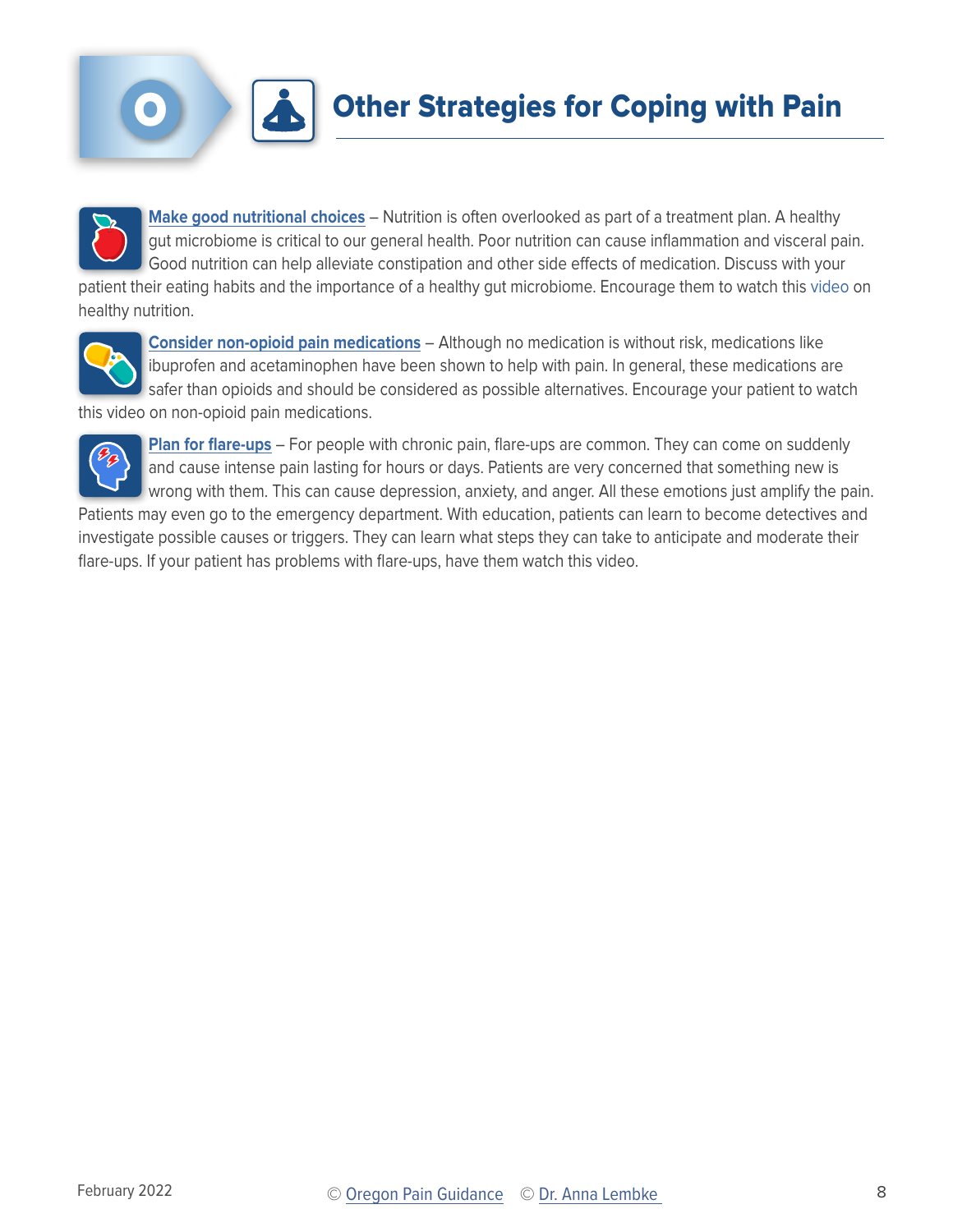### **Risk Benefit Assessment Flowchart**

<span id="page-8-0"></span>

- Start your assessment with a systematic review of the risks and benefits of continued opioid.
- If patients have improved function, adequate pain relief, and low risk for opioid-related harms, continue their current dose, but with regular risk–benefit assessments.
- If the risks outweigh the benefits, explain the need for tapering (see [Broaching the Subject](#page-2-0)) and initiate a slow taper. If tapering is successful over time, document progress and continue to assess risks quarterly.
- If patient is unable to taper to a dose where benefits outweigh the risks, check for a diagnosis of prescription opioid dependence (POD) or opioid user disorder (OUD) (see [Addiction and Dependence Happen](#page-4-0)).
- For POD, consider transitioning to buprenorphine as a harm reduction strategy, or slow down the taper. Reassess at least quarterly.
- For OUD, transition to buprenorphine or other treatment for OUD. Reassess at least quarterly.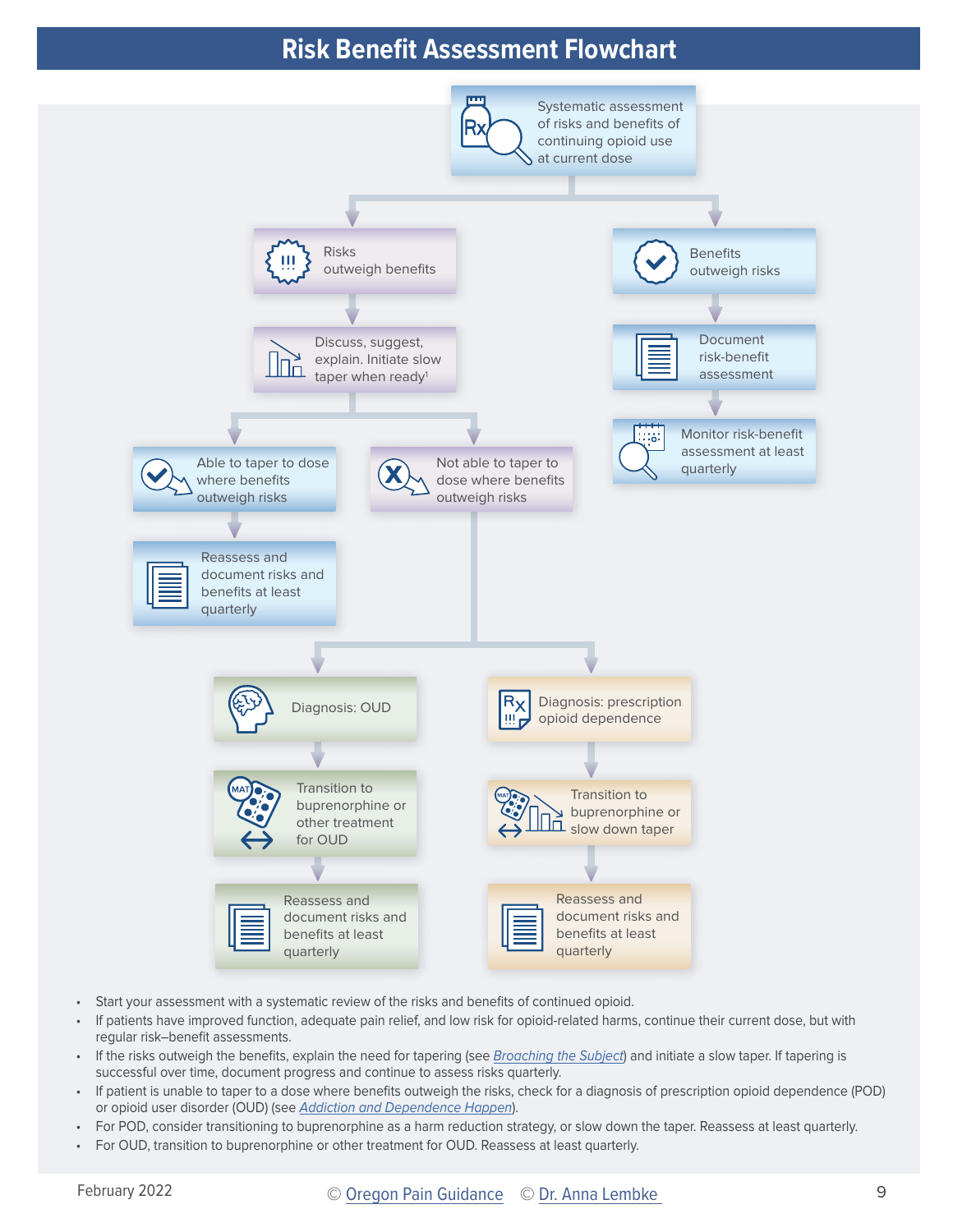#### <span id="page-9-0"></span>**CONSIDER THE FOLLOWING PATIENT:**

- 48 year old male on oxycodone for 16 years since a motor vehicle crash
- Dose: oxycodone 30 mg four times daily = 120 mg of oxycodone = 180 mg MED
- Pain: Still rates his pain as a 10, wants to increase to 40 mg four times daily
- Function: Hasn't worked since crash. Divorced 9 years ago. Lives alone. On bed or couch 20 hours daily
- Co-morbid conditions: sleep apnea, diabetes 2, hypertension, depression, osteoarthritis of knees

After a long discussion he admits that the oxycodone doesn't help him much, but he's afraid of how bad his pain will be on less of it or without it. He reluctantly agrees to the taper when you explain that his dose is unsafe and you don't feel comfortable continuing to prescribe it.

How to taper? Make sure other ongoing strategies are in place before you begin. He goes to a pain education class, watches several videos and meets with the behaviorist in clinic. The behaviorist encourages him to join a pain group where he will have a chance to learn and share experiences with other patients in a similar situation.

| Week  | Dose 1           | Dose 2           | Dose 3           | Dose 4           | Total daily dose | <b>MED</b>         |
|-------|------------------|------------------|------------------|------------------|------------------|--------------------|
| 0     | 30 <sub>mg</sub> | 30 <sub>mg</sub> | 30 <sub>mg</sub> | 30 <sub>mg</sub> | $120$ mg         | $180$ mg           |
| $1-2$ | 30 <sub>mg</sub> | 25 <sub>mg</sub> | 30 mg            | 30 <sub>mg</sub> | $115 \text{ mg}$ | $172.5 \text{ mg}$ |
| $3-4$ | 30 <sub>mg</sub> | 25 <sub>mg</sub> | 25 <sub>mg</sub> | 30 <sub>mg</sub> | $110 \text{ mg}$ | 165 <sub>mg</sub>  |
| $5-6$ | 30 <sub>mg</sub> | 25 <sub>mg</sub> | 25 <sub>mg</sub> | 25 <sub>mg</sub> | $105 \text{ mg}$ | $157.5 \text{ mg}$ |
| $7-8$ | 25 <sub>mg</sub> | 25 <sub>mg</sub> | 25 <sub>mg</sub> | 25 <sub>mg</sub> | $100$ mg         | $150$ mg           |

At the end of 8 weeks you have decreased the oxycodone by about 16%. He's had mild withdrawal symptoms, but nothing intolerable

| Week      | Dose 1           | Dose 2           | Dose 3           | Dose 4           | Total daily dose | <b>MED</b>         |
|-----------|------------------|------------------|------------------|------------------|------------------|--------------------|
| $9 - 10$  | 25 <sub>mg</sub> | 20 <sub>mg</sub> | 25 <sub>mg</sub> | 25 <sub>mg</sub> | 95 <sub>mg</sub> | $142.5 \text{ mg}$ |
| $11 - 12$ | 25 <sub>mg</sub> | $20 \text{ mg}$  | $20$ mg          | 25 <sub>mg</sub> | 90 <sub>mg</sub> | $135 \text{ mg}$   |
| $13-14$   | 25 <sub>mg</sub> | 20 <sub>mg</sub> | 20 <sub>mg</sub> | 20 <sub>mg</sub> | 85 <sub>mg</sub> | $127.5$ mg         |
| $15 - 16$ | 20 <sub>mg</sub> | 20 <sub>mg</sub> | $20$ mg          | 20 <sub>mg</sub> | 80 mg            | $120$ mg           |

At the end of 16 weeks you have decreased the oxycodone by about 33%. Withdrawal symptoms mild. He has noticed that his pain isn't any worse. Even so, he tells you he is afraid to keep going, but agrees that everything you told him has been correct.

| <b>Week</b> | Dose 1           | Dose 2           | Dose 3           | Dose 4           | Total daily dose | <b>MED</b>         |
|-------------|------------------|------------------|------------------|------------------|------------------|--------------------|
| $17-18$     | 20 <sub>mg</sub> | 20 <sub>mg</sub> | 15 <sub>mq</sub> | 20 <sub>mg</sub> | 75 mg            | $112.5 \text{ mg}$ |
| $19 - 20$   | $20$ mg          | 15 <sub>mg</sub> | <b>15 MG</b>     | 20 MG            | 70 MG            | 105 MG             |
| $21-22$     | 20 <sub>mg</sub> | $15 \text{ mg}$  | 15 <sub>mg</sub> | 15 <sub>mg</sub> | 65 MG            | 97.590             |
| $23 - 24$   | $15 \text{ mg}$  | 15 <sub>mg</sub> | 15 <sub>mg</sub> | 15 <sub>mg</sub> | 60 MG            | 90 MG              |

At 24 weeks he is on 50% of his starting opioid dosing. He admits that his pain is no worse. He also tells you his mind feels less foggy and he's been using some of the relaxation techniques when he does feel pain. He began physical therapy a few weeks back and is now walking 15 – 20 minutes daily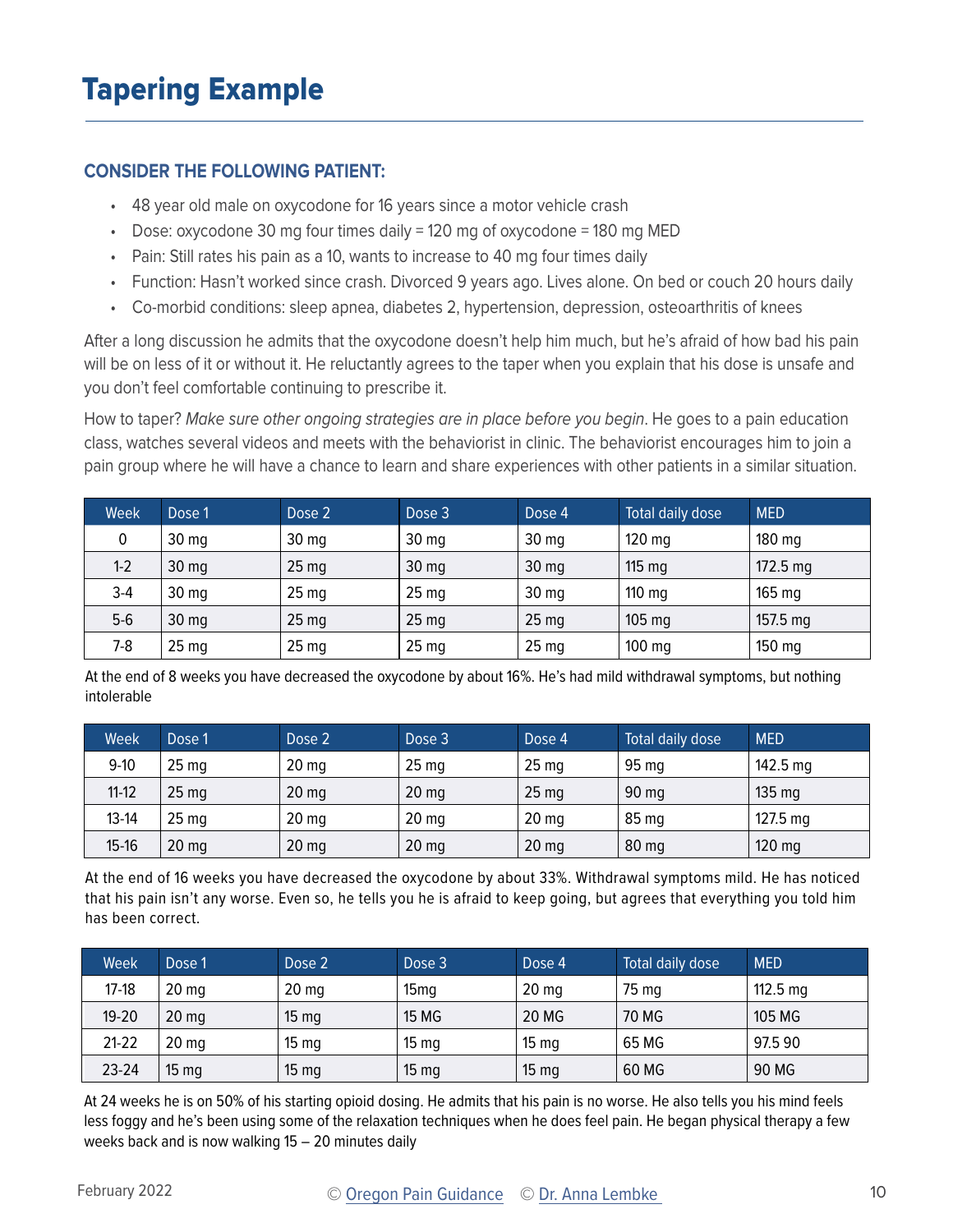## Tapering Example

| Week      | Dose 1           | Dose 2           | Dose 3           | Dose 4           | Total daily dose | <b>MED</b> |
|-----------|------------------|------------------|------------------|------------------|------------------|------------|
| 25-26     | 15 <sub>mg</sub> | 15 <sub>mg</sub> | 10 <sub>mg</sub> | $15 \text{ mg}$  | 55 mg            | 82.5       |
| $27 - 28$ | 15 <sub>mg</sub> | $10 \text{ mg}$  | 10 <sub>mg</sub> | 15 <sub>mg</sub> | 50 mg            | 75 mg      |
| 29-30     | 15 <sub>mg</sub> | 10 <sub>mg</sub> | 10 <sub>mg</sub> | 10 <sub>mg</sub> | 45 <sub>mg</sub> | $67.5$ mg  |
| $31-32$   | $10 \text{ mg}$  | $10 \text{ mg}$  | $10 \text{ mg}$  | $10 \text{ mg}$  | 40 mg            | 60 mg      |

At 32 weeks he is on 30% of his starting opioid dosing. Pain is not worse, in fact he thinks it might be a little better. He's now walking up to an hour daily. He says, I think I want to go to 10 mg 3 times daily and then cut down from there.

| Week      | Dose 1                                                                                                                  | Dose 2          | Dose 3          | Total daily dose | <b>MED</b>      |
|-----------|-------------------------------------------------------------------------------------------------------------------------|-----------------|-----------------|------------------|-----------------|
| 33        | $10 \text{ mg}$                                                                                                         | $10 \text{ mg}$ | $10 \text{ mg}$ | $30 \text{ mg}$  | 45 mg           |
| 34        | Same dose as week 33: he has a little more withdrawal and asks to<br>stay on 10 mg TID for another 2 weeks              |                 |                 |                  |                 |
| $35 - 36$ | $10 \text{ mg}$                                                                                                         | $10 \text{ mg}$ | $10 \text{ mg}$ | $30 \text{ mg}$  | 45 mg           |
| 37        | $10 \text{ mg}$                                                                                                         | 5 <sub>mg</sub> | $10 \text{ mg}$ | 25 <sub>mg</sub> | 37.5 mg         |
| 38        | Same dose as week 37: he wants to cut the morning dose before<br>evening dose because he is worried he won't sleep well |                 |                 |                  |                 |
| $39-40$   | 5 <sub>mg</sub>                                                                                                         | 5 <sub>mg</sub> | $10 \text{ mg}$ | $20$ mg          | $30 \text{ mg}$ |
| 40        | 5 <sub>mq</sub>                                                                                                         | 5 <sub>mq</sub> | 5 <sub>mg</sub> | 15 <sub>mg</sub> | $22.5$ mg       |

At 40 weeks he is on 12.5% of his starting opioid dosing. He cut down a little faster in last 2 weeks. He is excited by the prospect of getting off completely but still feels like he needs to keep tapering and can't just stop at this dose

| Week  | Dose 1            | Dose 2            | Dose 3          | Total daily dose  | <b>MED</b>      |
|-------|-------------------|-------------------|-----------------|-------------------|-----------------|
| 41-42 | 5 <sub>mg</sub>   | 2.5 <sub>mg</sub> | 5 <sub>mg</sub> | $12.5 \text{ mg}$ | $18.25$ mg      |
| 43-44 | 5 <sub>mg</sub>   | 5 <sub>mg</sub>   |                 | $10 \text{ mg}$   | $15 \text{ mg}$ |
| 45-46 | 2.5 <sub>mg</sub> | 5 <sub>mg</sub>   |                 | $7.5 \text{ mg}$  | $11.25$ mg      |
| 47    | Χ                 | 5 <sub>mg</sub>   |                 | 5 <sub>mg</sub>   | 7.5mg           |
| 48    | 0                 |                   |                 | 0 <sub>mg</sub>   | 0 <sub>mg</sub> |

It took 48 weeks – almost a year, but he successfully came off of a high dose opioid he had been on for 16 years. He admits that his pain is minimal. He is more active than he has been in years, has lost 18 lbs. and he is contemplating going back to work.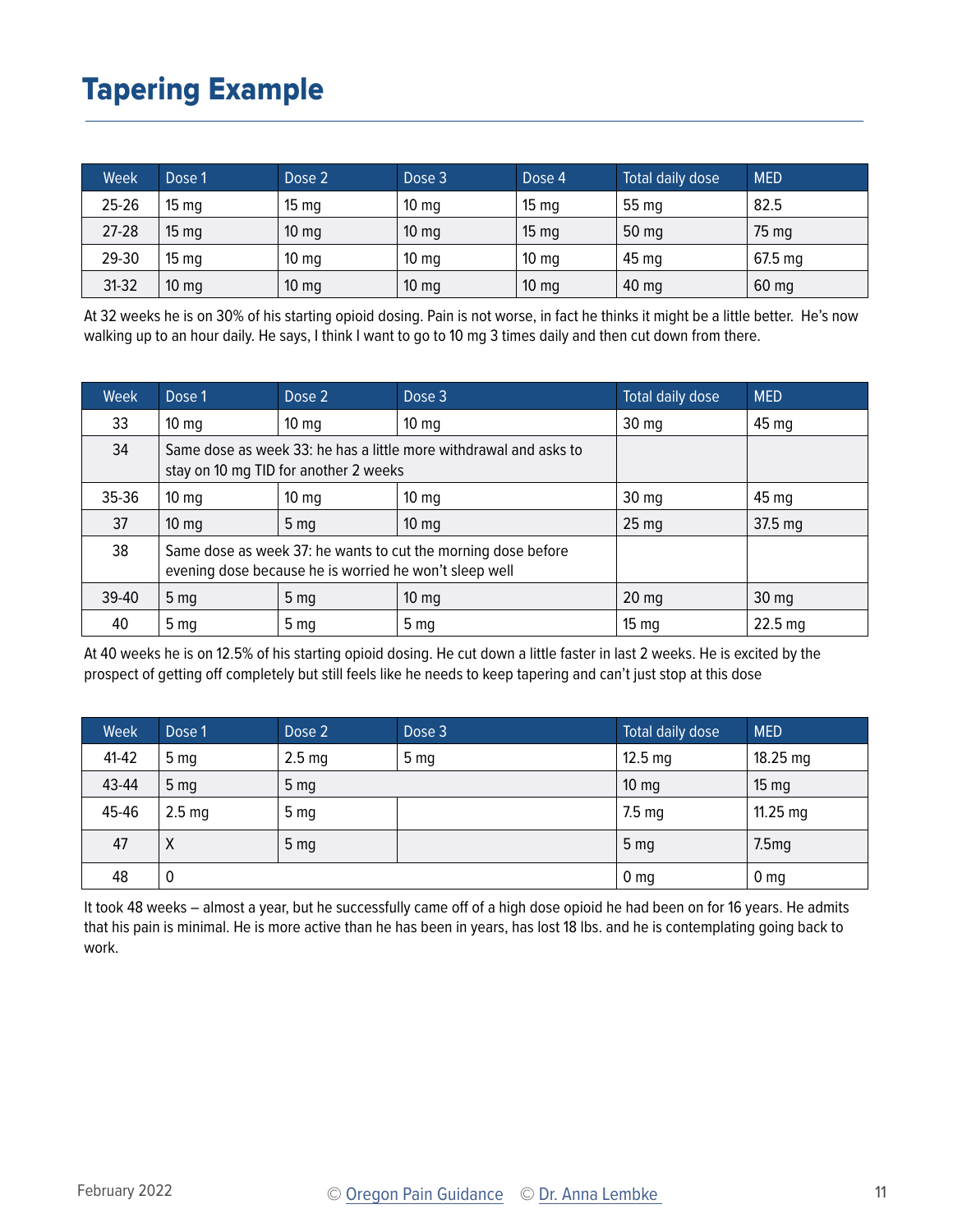## <span id="page-11-0"></span>Medications to Treat Opioid Withdrawal Symptoms

Sometimes medications can be used to help mitigate the symptoms of opioid withdrawal. These medications should be used sparingly and with caution. Ideally if the taper is slow enough, patients are experiencing minimal and tolerable opioid withdrawal and don't need adjunctive medication. Be wary of using addictive medications, like benzodiazepines and/or cannabis to help patients get off of opioids. This can lead to patients becoming dependent on and addicted to another set of medications.

| <b>INDICATION</b>                                                  | <b>TREATMENT OPTIONS</b>                                                                                                                                                                                                                                                                                                                                                                                                                                                                                                                                                                                                                                                                                                                                                                                                                                                                                                                                                                                             |
|--------------------------------------------------------------------|----------------------------------------------------------------------------------------------------------------------------------------------------------------------------------------------------------------------------------------------------------------------------------------------------------------------------------------------------------------------------------------------------------------------------------------------------------------------------------------------------------------------------------------------------------------------------------------------------------------------------------------------------------------------------------------------------------------------------------------------------------------------------------------------------------------------------------------------------------------------------------------------------------------------------------------------------------------------------------------------------------------------|
| <b>Autonomic symptoms</b><br>(sweating, tachycardia,<br>myoclonus) | <b>FIRST LINE</b><br>• Clonidine 0.1 to 0.2 mg oral every 6 to 8 hours; hold dose if blood pressure<br><90/60 mmHg (0.1 to 0.2 mg 2 to 4 times daily is commonly used in the<br>outpatient setting)<br>- Recommend test dose (0.1 mg oral) with blood pressure check 1 hour post<br>dose; obtain daily blood pressure checks; increasing dose requires additional<br>blood pressure checks<br>- Re-evaluate in 3 to 7 days; taper to stop; average duration 15 days<br><b>ALTERNATIVES</b><br>• Baclofen 5 mg 3 times daily may increase to 40 mg total daily dose<br>- Re-evaluate in 3 to 7 days; average duration 15 days<br>- May continue after acute withdrawal to help decrease cravings<br>- Should be tapered when it is discontinued<br>• Gabapentin start at 100 to 300 mg and titrate to 1800 to 2100 mg divided in2<br>to 3 daily doses*<br>- Can help reduce withdrawal symptoms and help with pain, anxiety, and sleep<br>• Tizanidine 4 mg three times daily, can increase to 8 mg three times daily |
| Anxiety, dysphoria,<br>lacrimation, rhinorrhea                     | • Hydroxyzine 25 to 50 mg three times a day as needed<br>• Diphenhydramine 25 mg every 6 hours as needed**                                                                                                                                                                                                                                                                                                                                                                                                                                                                                                                                                                                                                                                                                                                                                                                                                                                                                                           |
| <b>Myalgias</b>                                                    | • NSAIDs (e.g., naproxen 375 to 500 mg twice daily or ibuprofen 400 to 600 mg<br>four times daily)***<br>• Acetaminophen 650 mg every 6 hours as needed<br>• Topical medications like menthol/methylsalicylate cream, lidocaine cream/<br>ointment                                                                                                                                                                                                                                                                                                                                                                                                                                                                                                                                                                                                                                                                                                                                                                   |
| <b>Sleep disturbance</b>                                           | • Trazodone 25 to 300 mg orally at bedtime                                                                                                                                                                                                                                                                                                                                                                                                                                                                                                                                                                                                                                                                                                                                                                                                                                                                                                                                                                           |
| <b>Nausea</b>                                                      | <b>Prochlorperazine</b> 5 to 10 mg every 4 hours as needed<br>• Promethazine 25 mg orally or rectally every 6 hours as needed<br>• Ondansetron 4 mg every 6 hours as needed                                                                                                                                                                                                                                                                                                                                                                                                                                                                                                                                                                                                                                                                                                                                                                                                                                          |
| <b>Abdominal cramping</b>                                          | • Dicyclomine 20 mg every 6 to 8 hours as needed                                                                                                                                                                                                                                                                                                                                                                                                                                                                                                                                                                                                                                                                                                                                                                                                                                                                                                                                                                     |
| <b>Diarrhea</b>                                                    | • Loperamide 4 mg orally initially, then 2 mg with each loose stool, not to exceed<br>16 mg daily<br>• Bismuth subsalicylate 524 mg every 0.5 to 1 hour orally, not to exceed<br>4192 mg/day                                                                                                                                                                                                                                                                                                                                                                                                                                                                                                                                                                                                                                                                                                                                                                                                                         |

\*Adjust dose if renal impairment; \*\*avoid in patients > 65 years old; \*\*\*caution in patients with risk GI bleed, renal compromise, cardiac disease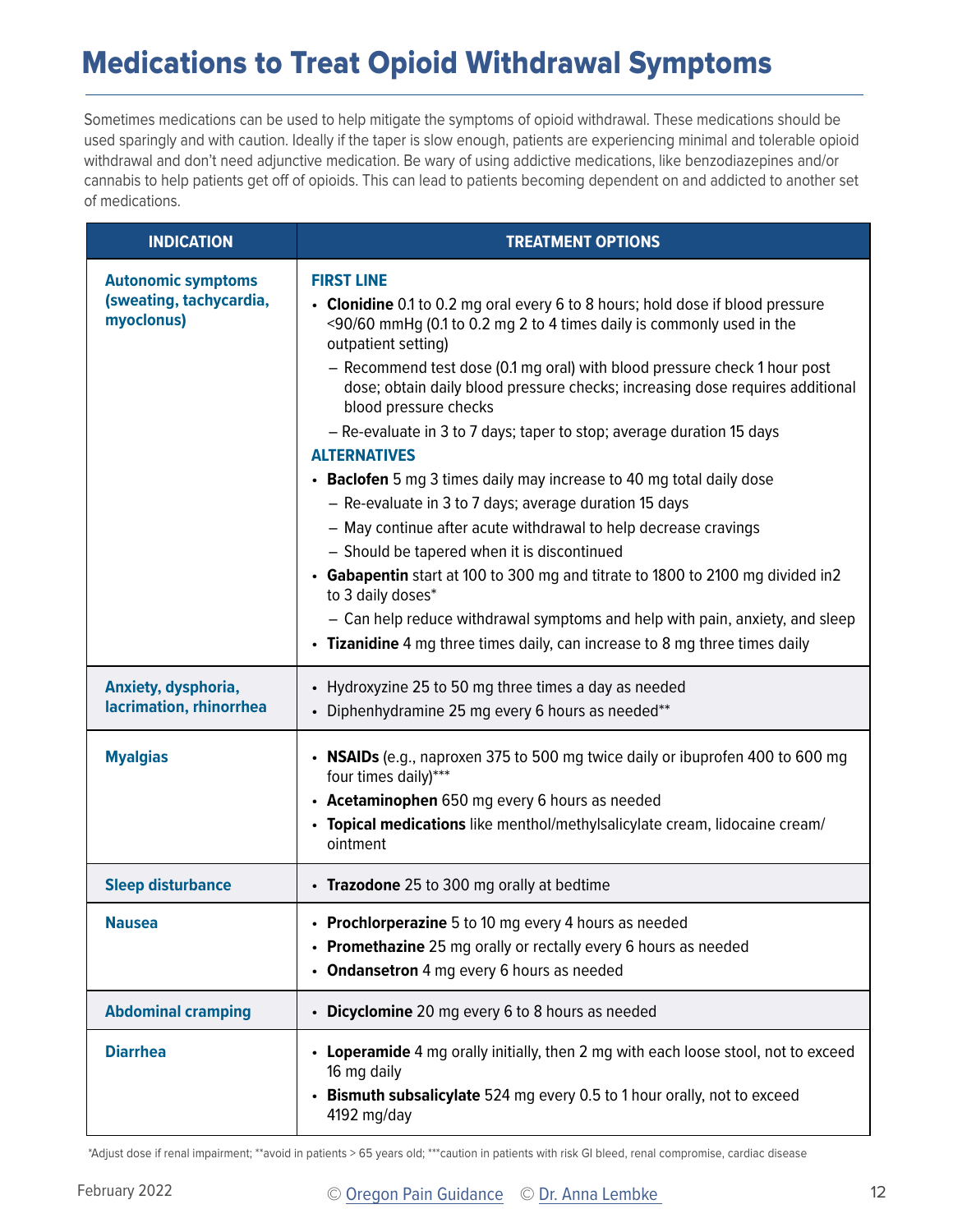## <span id="page-12-0"></span>DSM-5 OUD Criteria<sup>\*</sup>

A problematic pattern of opioid use leading to clinically significant impairment or distress, as manifested by at least two of the following, occurring within a 12-month period.

|        | <b>CHECK ALL THAT APPLY:</b>                                                                                                                                                                       |
|--------|----------------------------------------------------------------------------------------------------------------------------------------------------------------------------------------------------|
| □      | 1. Opioids are often taken in larger amounts or over a longer period of time than was intended.                                                                                                    |
| □      | 2. There is a persistent desire or unsuccessful efforts to cut down or control opioid use.                                                                                                         |
| $\Box$ | 3. A great deal of time is spent in activities to obtain the opioid, use the opioid, or recover from its effects.                                                                                  |
| □      | 4. Craving, or a strong desire or urge to use opioids.                                                                                                                                             |
| $\Box$ | 5. Recurrent opioid use resulting in a failure to fulfill major role obligations at work, school, or home.                                                                                         |
| □      | 6. Continued opioid use despite having persistent or recurrent social or interpersonal problems caused by<br>or exacerbated by the effects of opioids.                                             |
| П      | 7. Important social, occupational, or recreational activities are given up or reduced because of opioid use.                                                                                       |
| □      | 8. Recurrent opioid use in situations in which it is physically hazardous.                                                                                                                         |
| □      | 9. Continued opioid use despite knowledge of having a persistent or recurrent physical or psychological<br>problem that's likely to have been caused or exacerbated by the substance.              |
| П      | 10. Tolerance, as defined by either of the following:                                                                                                                                              |
|        | a. A need for markedly increased amounts of opioids to achieve intoxication or desired effect                                                                                                      |
|        | b. A markedly diminished effect with continued use of the same amount of an opioid<br>Note: This criterion is not met for individuals taking opioids solely under appropriate medical supervision. |
|        |                                                                                                                                                                                                    |
| □      | 11. Withdrawal, as manifested by either of the following:<br>a. The characteristic opioid withdrawal syndrome                                                                                      |
|        | a. The same (or a closely related) substance is taken to relieve or avoid withdrawal symptoms                                                                                                      |
|        | Note: This criterion is not met for individuals taking opioids solely under appropriate medical supervision.                                                                                       |
|        | Total number of symptoms: _____                                                                                                                                                                    |
| Ш      | $\Box$ Moderate = 4-5 symptoms<br>$\Box$ Severe = 6 or more symptoms<br><b>Mild</b> = $2-3$ symptoms                                                                                               |

\*Criteria from American Psychiatric Association (2013) Diagnostic and Statistical Manual of Mental Disorders, Fifth Edition, Washington, DC, American Psychiatric Association page 541.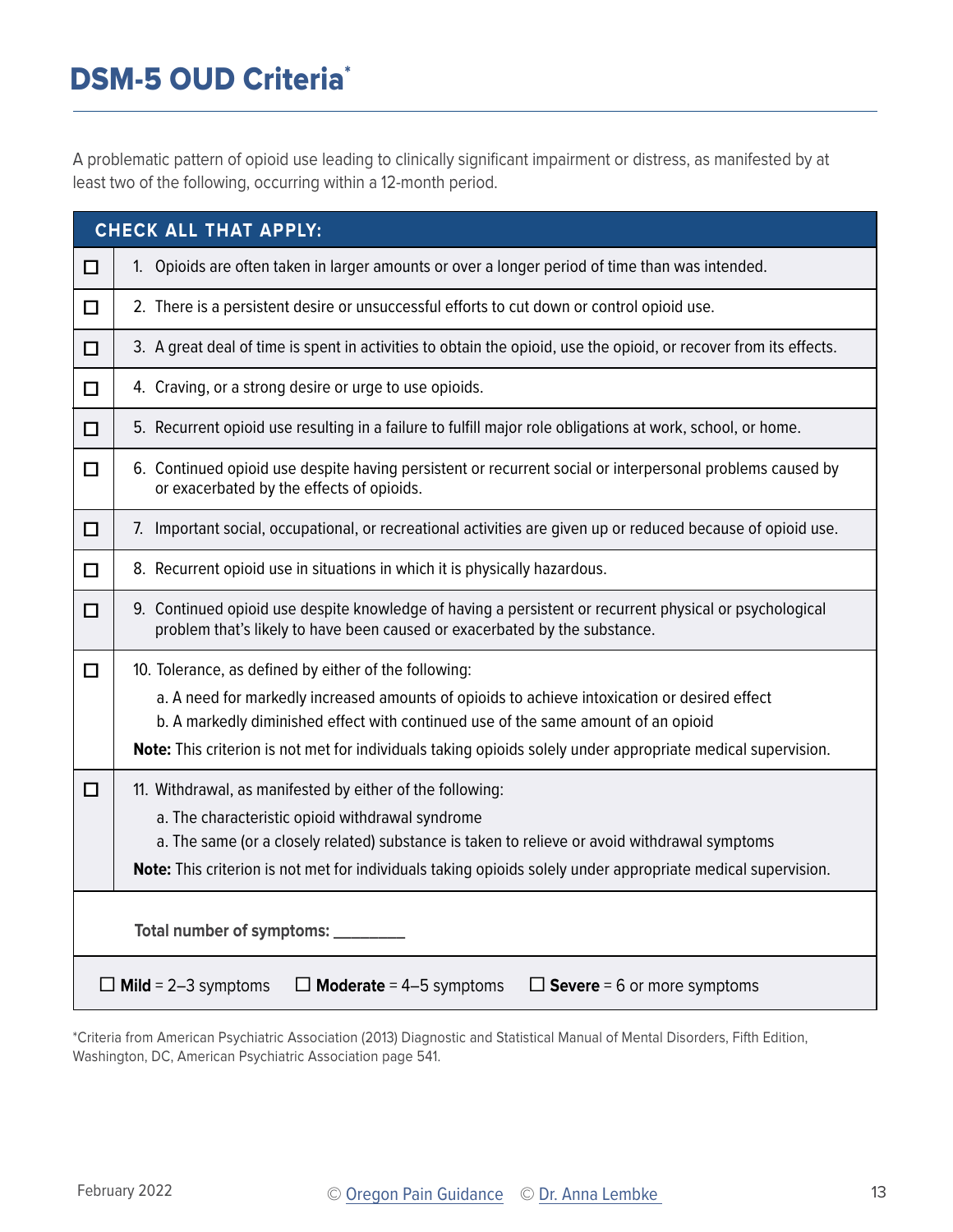## <span id="page-13-0"></span>References

- Bohnert ASB, Valenstein M, Bair MJ, et al. **[Association between opioid prescribing patterns and opioid overdose](https://www.ncbi.nlm.nih.gov/pubmed/21467284)[related deaths](https://www.ncbi.nlm.nih.gov/pubmed/21467284)**. JAMA - J Am Med Assoc. 2011;305(13).
- Criteria from American Psychiatric Association (2013). Diagnostic and Statistical Manual of Mental Disorders, Fifth Edition,. Washington, DC, American Psychiatric Association page 541.
- Chou et al. **[The effectiveness and risks of long-term opioid therapy for chronic pain: a systematic review for a](https://www.ncbi.nlm.nih.gov/pubmed/25581257)  [National Institutes of Health Pathways to Prevention Workshop](https://www.ncbi.nlm.nih.gov/pubmed/25581257)**. Ann Intern Med. 2015 Feb 17;162(4):276-86. doi: 10.7326/M14-2559.
- Chou, R., Ballantyne, J., Lembke, A., **[Rethinking Opioid Dose Tapering, Prescription Opioid Dependence, and](https://annals.org/aim/article-abstract/2748927/rethinking-opioid-dose-tapering-prescription-opioid-dependence-indications-buprenorphine)  [Indications for Buprenorphine](https://annals.org/aim/article-abstract/2748927/rethinking-opioid-dose-tapering-prescription-opioid-dependence-indications-buprenorphine)**, Annals of Internal Medicine, 2019; doi:10.7326/M19-1488.
- Department of Veterans Affairs. Department of Defense. VA/DoD **[Clinical Practice Guideline for Opioid Therapy for](https://www.healthquality.va.gov/guidelines/Pain/cot/)  [Chronic Pain](https://www.healthquality.va.gov/guidelines/Pain/cot/)**. Version 3.0 – 2017. VADoDOTCPG022717.pdf.
- Dowell D, Haegerich TM, Chou R. CDC Guideline for Prescribing Opioids for Chronic Pain United States, 2016. MMWR Recomm Rep. 2016 Mar 18;65(1):1-49.
- Eamonn M. M. Quigley, MD, FRCP, FACP, FACG, FRCPI. **[Gut Bacteria in Health and Disease](https://www.ncbi.nlm.nih.gov/pmc/articles/PMC3983973/ )**. Journal of Gastroenterology & Hepatology.
- Edlund MJ, Martin BC, Russo JE, Devries A, Braden JB, Sullivan MD. **[The Role of Opioid Prescription in Incident Opioid](https://www.ncbi.nlm.nih.gov/pubmed/24281273)  [Abuse and Dependence Among Individuals With Chronic Noncancer Pain](https://www.ncbi.nlm.nih.gov/pubmed/24281273)**. Clin J Pain. 2014;30(7).
- Frank JW, Lovejoy TI, Becker WC, et al. **[Patient Outcomes in Dose Reduction or Discontinuation of Long-Term Opioid](https://www.ncbi.nlm.nih.gov/pubmed/28715848)  [Therapy: A Systematic Review](https://www.ncbi.nlm.nih.gov/pubmed/28715848)**. Ann Intern Med. 2017 Aug 1;167(3):181-191.
- Harrison, T. K., Kornfeld, H., Aggarwal, A. K., & Lembke, A. **[Perioperative Considerations for the Patient with Opioid Use](https://www.anesthesiology.theclinics.com/article/S1932-2275(18)30045-4/fulltext)  [Disorder on Buprenorphine, Methadone, or Naltrexone Maintenance Therapy](https://www.anesthesiology.theclinics.com/article/S1932-2275(18)30045-4/fulltext)**. Anesthesiology Clinics, 2018; 36(3), 345–359.
- **[HHS Guidance for Clinicians on the Appropriate Dosage Reduction or Discontinuation of Long-Term Opioid](https://www.hhs.gov/opioids/sites/default/files/2019-10/8-Page%20version__HHS%20Guidance%20for%20Dosage%20Reduction%20or%20Discontinuation%20of%20Opioids.pdf)  [Analgesics](https://www.hhs.gov/opioids/sites/default/files/2019-10/8-Page%20version__HHS%20Guidance%20for%20Dosage%20Reduction%20or%20Discontinuation%20of%20Opioids.pdf)**. Deborah Dowell, MD, MPH.
- Krebs EE, Gravely A, Nugent S, et al. **[Effect of opioid vs non-opioid medications on pain-related function in patients](https://www.ncbi.nlm.nih.gov/pubmed/29509867)  [with chronic back pain or hip or knee osteoarthritis pain the SPACE randomized clinical trial](https://www.ncbi.nlm.nih.gov/pubmed/29509867)**. JAMA - J Am Med Assoc. 2018. doi:10.1001/jama.2018.0899.
- Lembke, A., Humphreys, K., Newmark, J. **[Weighing the Risks and Benefits of Chronic Opioid Therapy](https://www.aafp.org/afp/2016/0615/p982.html)**, American Family [Physicia](https://www.aafp.org/afp/2016/0615/p982.html)**n**, 2016; 93(12):982-990.
- Lembke, A., **[Tapering Long Term Opioid Therapy, American Family Physician](https://www.aafp.org/afp/2020/0101/p49.html)**, 2020; 101 (1).
- Lembke, A. Ottestad, E., Schmiesing, C. **[Patients Maintained on Buprenorphine for Opioid Use Disorder Should](https://academic.oup.com/painmedicine/article/20/3/425/4858540)  [Continue Buprenorphine Through the Perioperative Period](https://academic.oup.com/painmedicine/article/20/3/425/4858540)**, Pain Medicine, 2019; 20(3):425-428.
- Sullivan MD. **[Depression Effects on Long-term Prescription Opioid Use, Abuse, and Addiction](https://www.ncbi.nlm.nih.gov/pubmed/29505419)**. Clin J Pain. 2018 Sep;34(9):878-884.
- Veterans Health Administration PBM Academic Detailing Service. **[Pain Management Opioid Taper Decision Tool\\_A VA](https://www.pbm.va.gov/AcademicDetailingService/Documents/Pain_Opioid_Taper_Tool_IB_10_939_P96820.pdf)  [Clinician's Guide](https://www.pbm.va.gov/AcademicDetailingService/Documents/Pain_Opioid_Taper_Tool_IB_10_939_P96820.pdf)**.